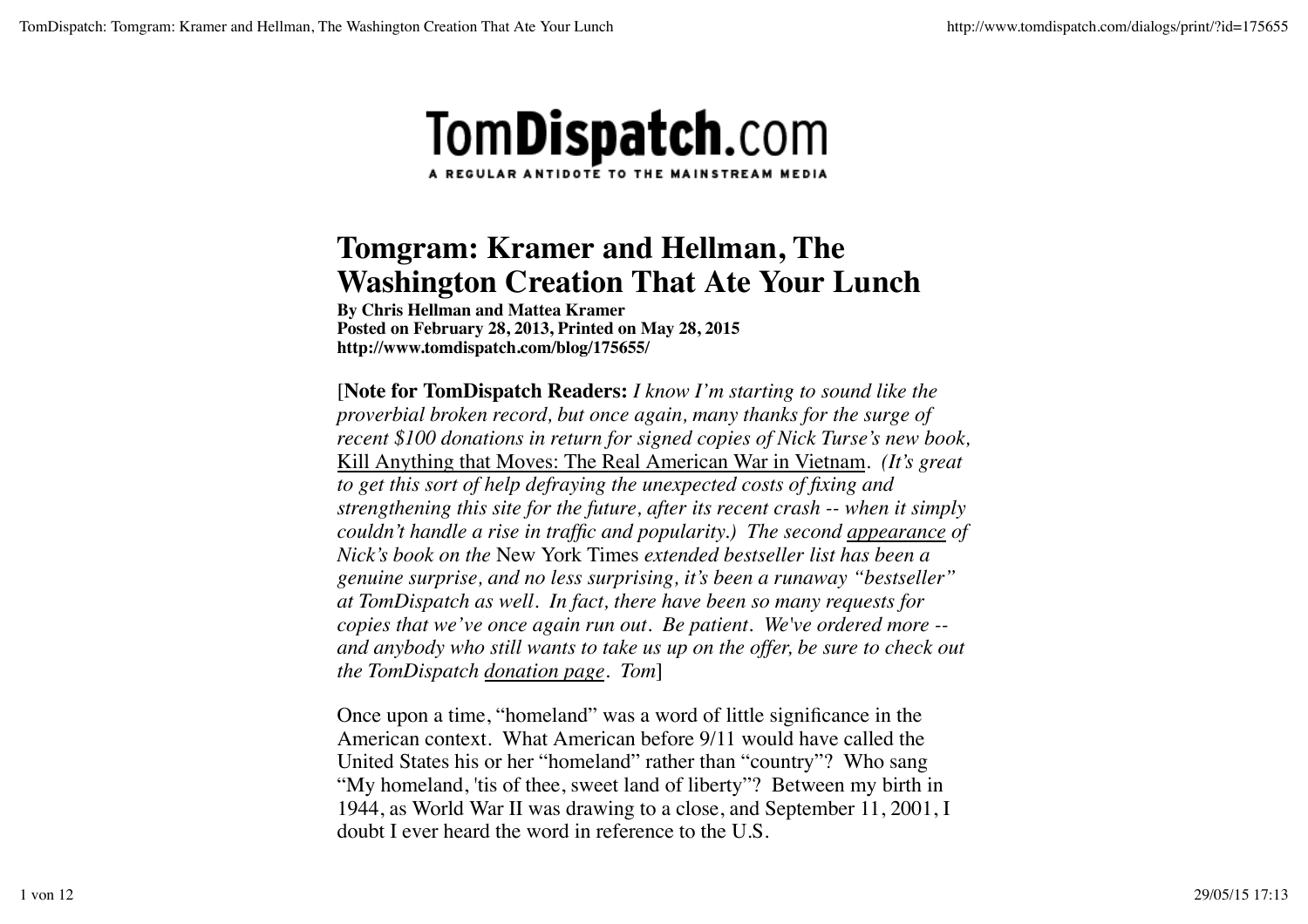There was a reason: "homeland" had a certain ring to it and anyone would have known at once just what that ring, that resonance, was. Not to put too fine a point on it, we're talking about the ring of evil. It sounded like the sort of word the Nazis or maybe Stalin would have used as the terrible totalitarians of the previous century mobilized their people for horrific wars and heinous crimes.

It's true that, in the run-up to September 11th, somewhere in the corridors of Washington, there were right-wingers already pushing to homeland-ize this country. The word, along with the idea of creating a future Office of Homeland Security, was then gestating like the monster baby in the movie *Alien*, awaiting its moment to burst forth.

Today, there's nothing alien about that most un-American of terms. It has slipped so smoothly into our lives that "Homeland" is the name of a popular TV show, and college students looking for a good livelihood can now get a BA or an MA coast to coast in... yep, homeland security. ("You can build a career helping to protect our nation by earning your Bachelor of Science Degree in Homeland and Corporate Security at St. John's University.") And if you happen to be into securing the homeland, you can even join the "corporate and homeland security club" on campus. After college, given the money pouring into the "field," the sky's the limit.

Perhaps Booz Allen will hire you to consult for firms on -- you guessed it -- homeland security. ("Booz Allen is able to serve the Department of Homeland Security and our other clients because we make their mission our mission. We therefore understand what is needed to react quickly to rapidly changing events.") Or perhaps you'll be taken on by the Homeland Security Research Corporation in Washington to provide "premium market, technology, and industry expertise that enables our global clients to gain critical insight into the business opportunities that exist within the Homeland Security & Homeland Defense market. Government clients include the US, UK, Japan, Korea, Taiwan, Israel, Canada, Germany,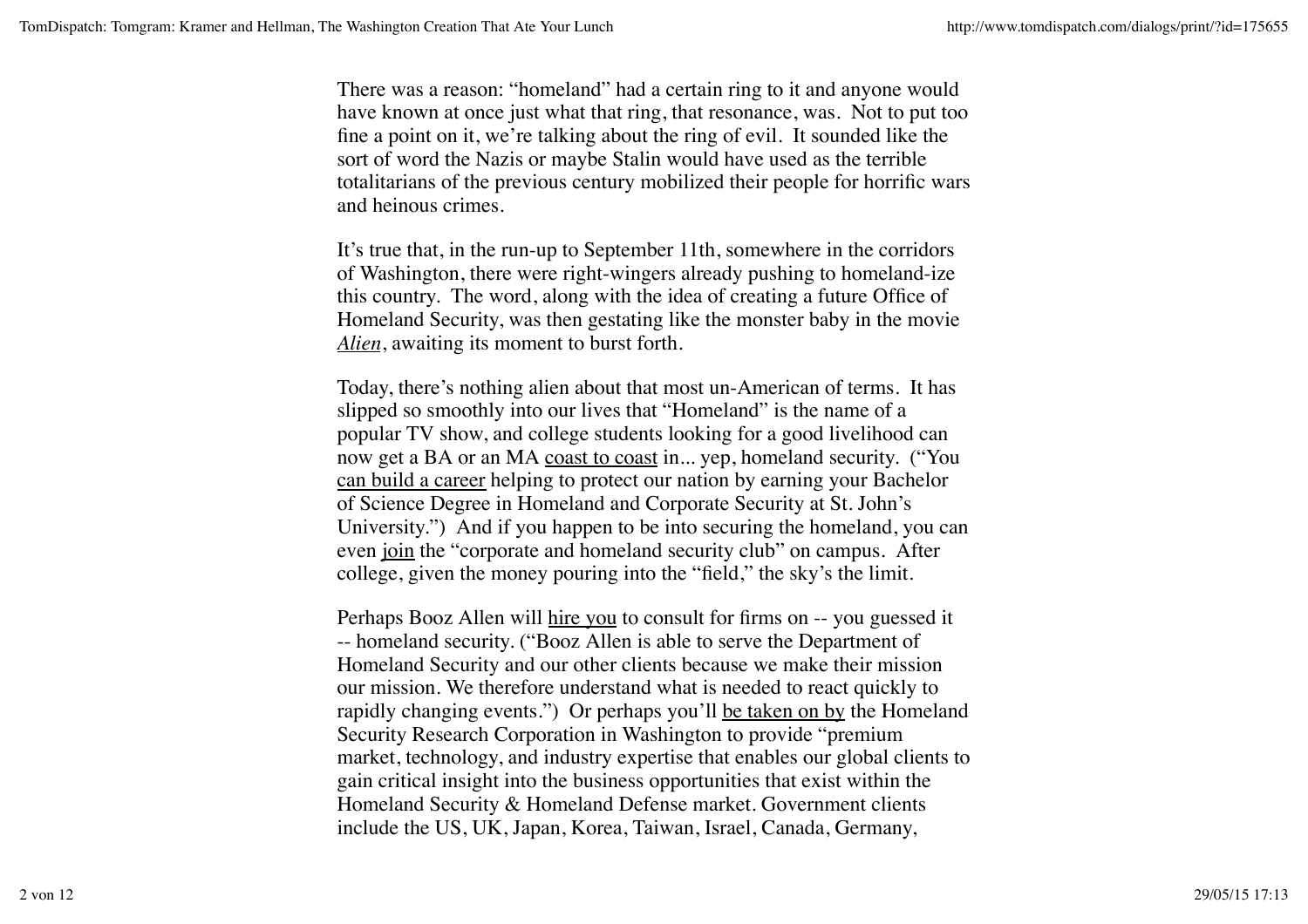Australia, Sweden, Finland, and Singapore. US Congress, DHS, US Army, US Navy, DOD, DOT, GAO, NATO, and the EU are among others. HSRC serves over 600 private sector clients, including all major defense contractors and many Fortune 500 companies."

Or what about the Chertoff Group, headed by Michael Chertoff, the former secretary of the Department of Homeland Security, or the Ashcroft Group, headed by former Attorney General John Ashcroft, or for that matter Good Harbor Security Management, led by former National Coordinator for Security, Infrastructure Protection, and Counter-terrorism Richard Clarke.

And that only scratches the surface. By 2006, only three years after the Department of Homeland Security had been set up, the *New York Times* was already reporting that "at least 90 officials" who worked there or at the White House office that preceded it had zipped through the revolving door into the private sector and were "executives, consultants, or lobbyists for companies that collectively do billions of dollars' worth of domestic security business."

What makes all of this remarkable is how quietly, how easily, how securely that most alien of words and the organization that goes with it have entered American life (and changed it). Which is why, thanks to TomDispatch regulars Mattea Kramer and Chris Hellman from the invaluable National Priorities Project, this website is doing something rare these days: putting a spotlight on that modern cash cow and giant boondoggle lurking in the shadows of our world, the Department of Homeland Security. *Tom*

## **"Homeland Security" The Trillion-Dollar Concept That No One Can Define** By Mattea Kramer and Chris Hellman

Imagine a labyrinthine government department so bloated that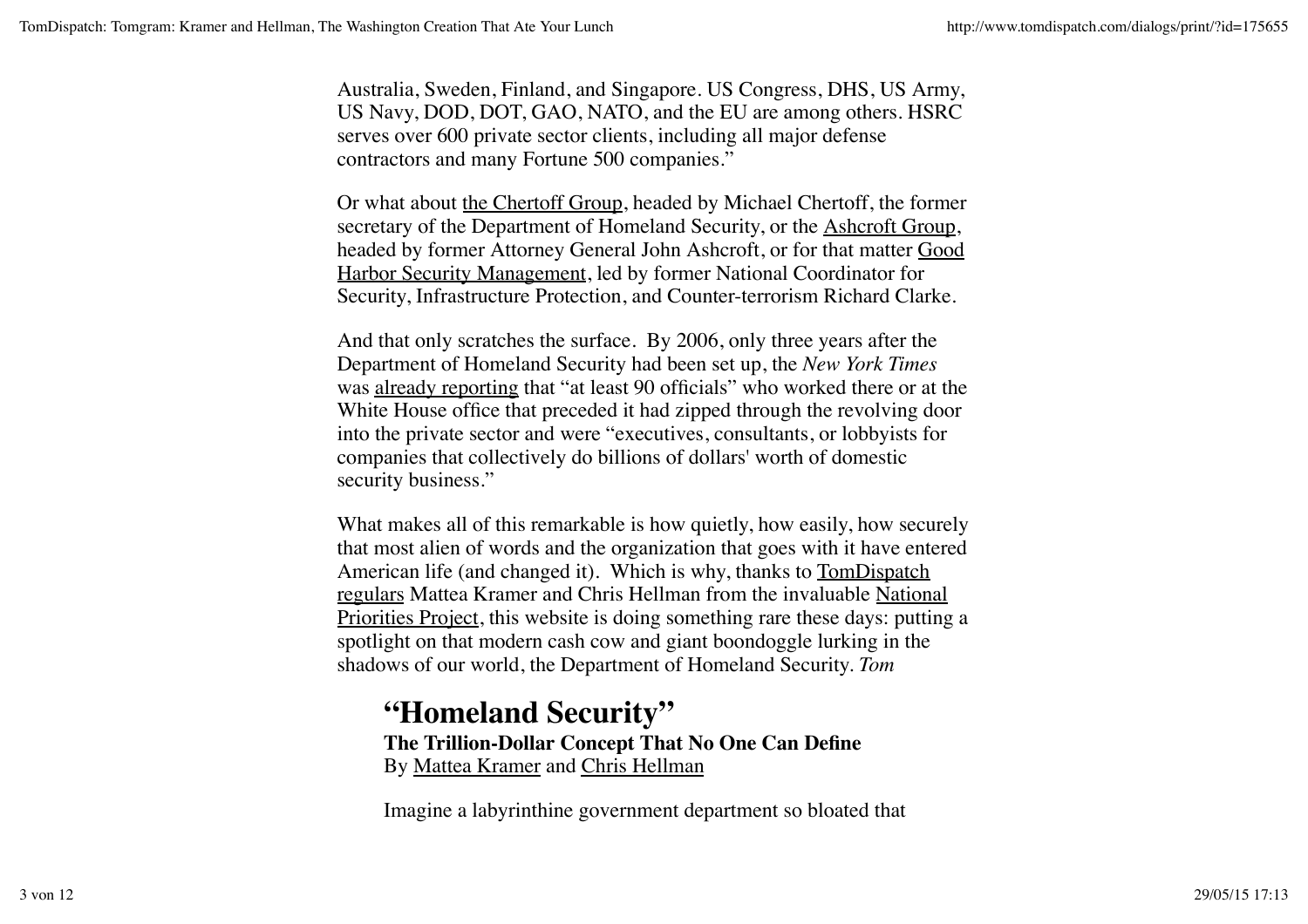few have any clear idea of just what its countless pieces do. Imagine that tens of billions of tax dollars are disappearing into it annually, black hole-style, since it can't pass a congressionally mandated audit.

Now, imagine that there are two such departments, both gigantic, and you're beginning to grasp the new, twenty-first century American security paradigm.

For decades, the Department of Defense has met this definition to a T. Since 2003, however, it hasn't been alone. The Department of Homeland Security (DHS), which celebrates its 10th birthday this March, has grown into a miniature Pentagon. It's supposed to be the actual "defense" department -- since the Pentagon is essentially a Department of Offense -- and it's rife with all the same issues and defects that critics of the militaryindustrial complex have decried for decades. In other words, "homeland security" has become another obese boondoggle.

But here's the strange thing: unlike the Pentagon, this monstrosity draws no attention whatsoever -- even though, by our calculations, this country has spent a jaw-dropping \$791 billion on "homeland security" since 9/11. To give you a sense of just how big that is, Washington spent an inflation-adjusted \$500 billion on the entire New Deal.

Despite sucking up a sum of money that could have rebuilt crumbling infrastructure from coast to coast, this new agency and the very concept of "homeland security" have largely flown beneath the media radar -- with disastrous results.

And that's really no surprise, given how the DHS came into existence.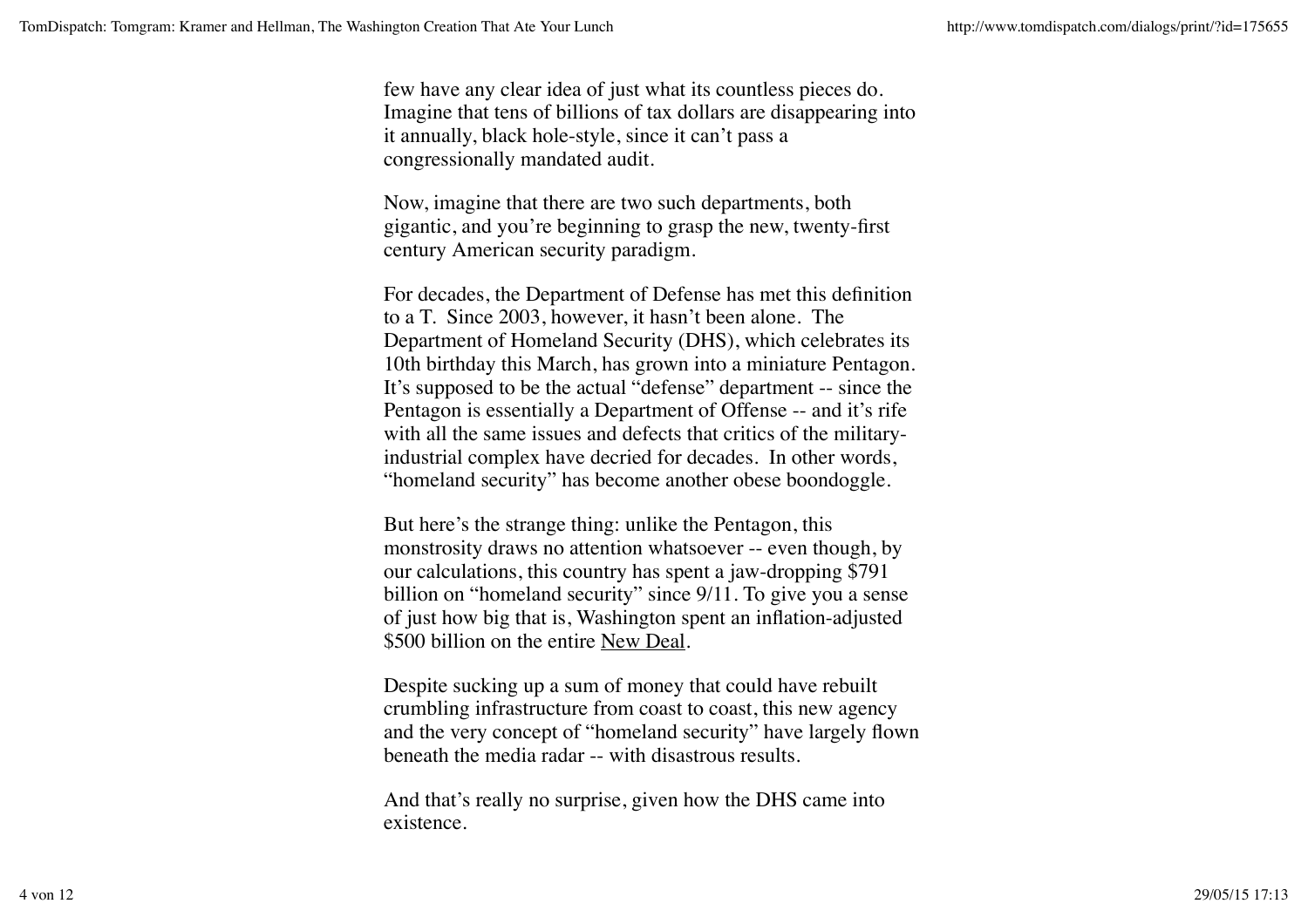A few months before 9/11, Congress issued a national security report acknowledging that U.S. defense policy had not evolved to meet the challenges of the twenty-first century. The report recommended a "national homeland security agency" with a single leader to oversee homeland security-style initiatives across the full range of the federal government. Although the report warned that a terrorist attack could take place on American soil, it collected dust.

Then the attack came, and lawmakers of both political parties and the American public wanted swift, decisive action. President George W. Bush's top officials and advisers saw in 9/11 their main chance to knock off Iraqi dictator Saddam Hussein and establish a *Pax Americana* in the Greater Middle East. Others, who generally called themselves champions of small government, saw an opportunity to expand big government at home by increasing security spending.

Their decision to combine domestic security under one agency turned out to be like sending the Titanic into the nearest field of icebergs.

President Bush first created an Office of Homeland Security in the White House and then, with the Homeland Security Act of 2002, laid plans for a new executive department. The DHS was funded with billions of dollars and staffed with 180,000 federal employees when it opened for business on March 1, 2003. It qualified as the largest reorganization of the federal government since 1947 when, fittingly, the Department of Defense was established.

Announcing plans for this new branch of government, President Bush made a little-known declaration of "mission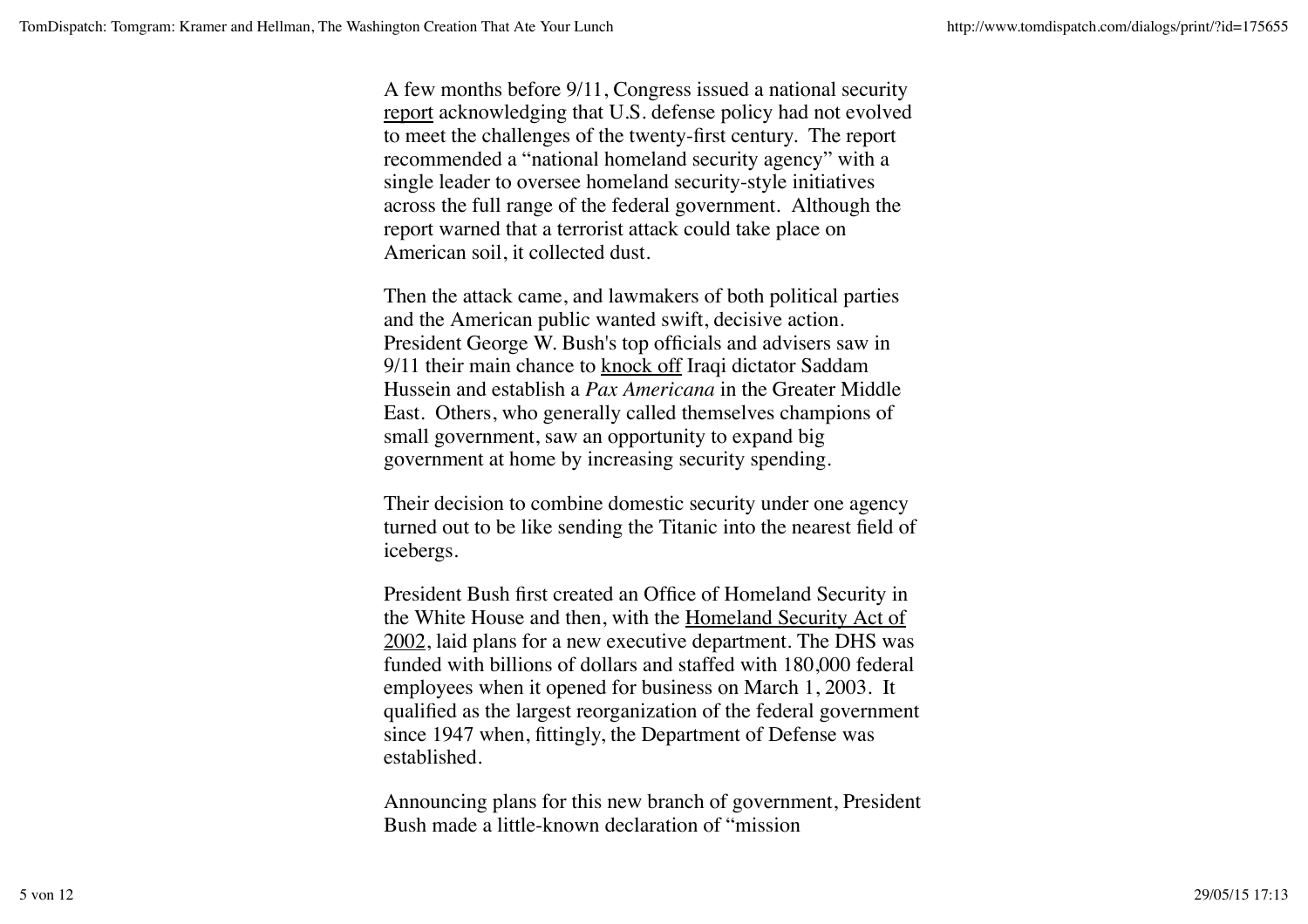accomplished" that long preceded that infamous banner strung up on an aircraft carrier to celebrate his "victory" in Iraq. In November 2002, he said, "The continuing threat of terrorism, the threat of mass murder on our own soil, will be met with a unified, effective response."

Mission unaccomplished (big time).





## **Buy the book**

A decade later, a close look at the hodge-podge of homeland security programs that now spans the U.S. government reveals that there's nothing "unified" about it. Not all homeland security programs are managed through the Department of Homeland Security, nor are all programs at the Department of Homeland Security related to securing the homeland.

Federal officials created the DHS by pulling together 22 existing government departments, including stand-alone agencies like the Federal Emergency Management Agency,

better known by its acronym FEMA, and the Coast Guard, which came with programs both related and unrelated to counterterrorism. They also brought into the DHS a host of programs that had previously existed as parts of other agencies like the Nuclear Incident Response Team from the Department of Energy and the Transportation Security Administration at the Department of Transportation. To knit these disparate parts together, officials built a mammoth bureaucracy over an already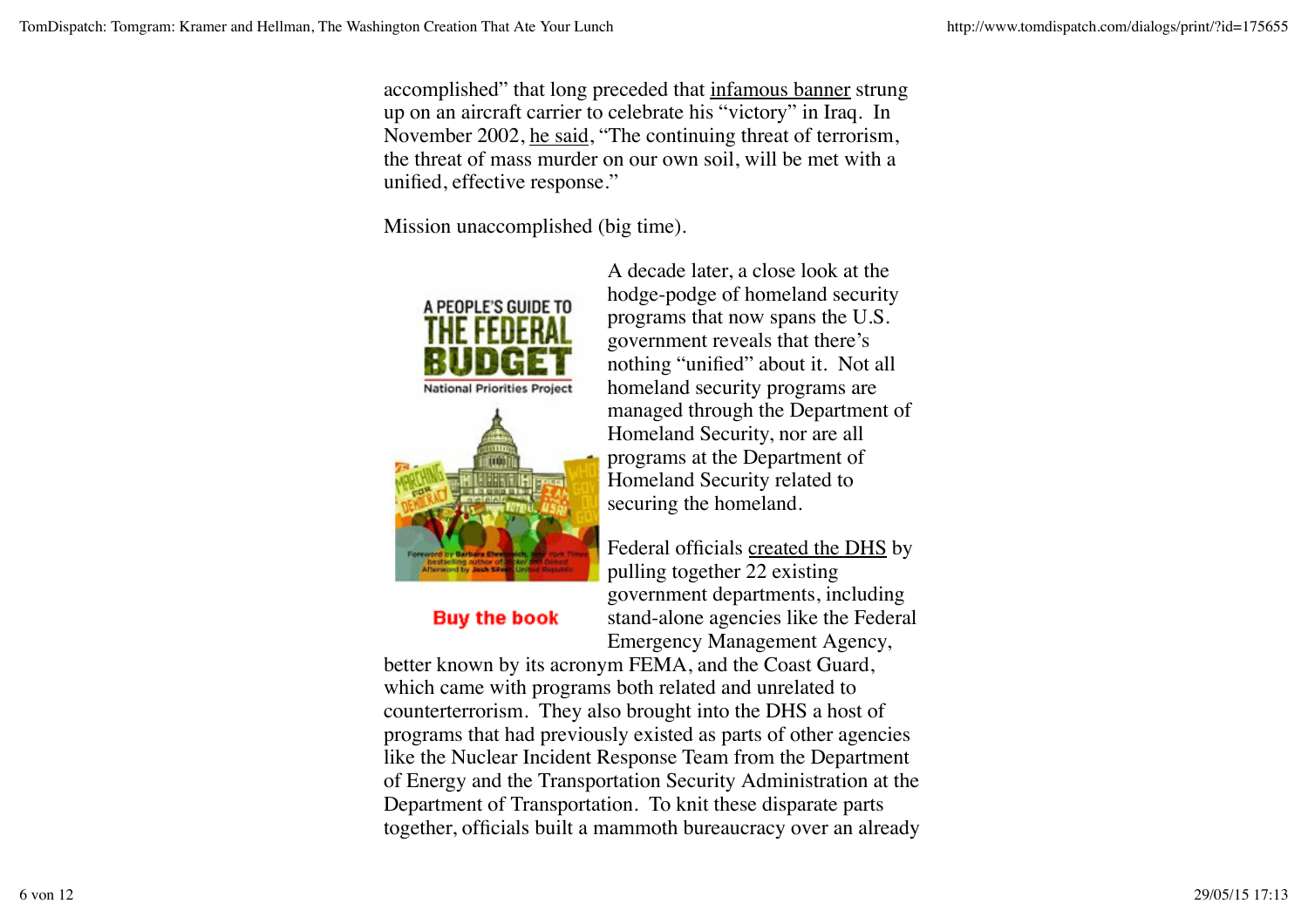existing set of bureaucracies. At the same time, they left a host of counterterrorism programs scattered across the rest of the federal government, which means, a decade later, many activities at the DHS are duplicated by similar programs elsewhere.

A trail of breadcrumbs in federal budget documents shows how much is spent on homeland security and by which agencies, though details about what that money is buying are scarce. The DHS budget was \$60 billion last year. However, only \$35 billion was designated for counterterrorism programs of various sorts. In the meantime, total federal funding for (small-h, small-s) homeland security was \$68 billion -- a number that, in addition to the DHS money, includes \$17 billion for the Department of Defense, plus around \$4 billion each for the Departments of Justice and Health and Human Services, with the last few billion scattered across virtually every other federal agency in existence.

From the time this new security bureaucracy rumbled into operation, the Government Accountability Office (GAO), Washington's internal watchdog, called the DHS a "high risk" proposition. And it's never changed its tune. Regular GAO reports scrutinize the department and identify major problems. In March of last year, for instance, one GAO report noted that the office had recommended a total of 1,600 changes. At that time, the department had only "addressed about half of them" - and addressed doesn't necessarily mean solved.

So rest assured, in the best of all possible homeland security worlds, there are only 800-odd issues outstanding, according to the government's own watchdog, after we as a nation poured \$791 billion down the homeland security rabbit hole. Indeed,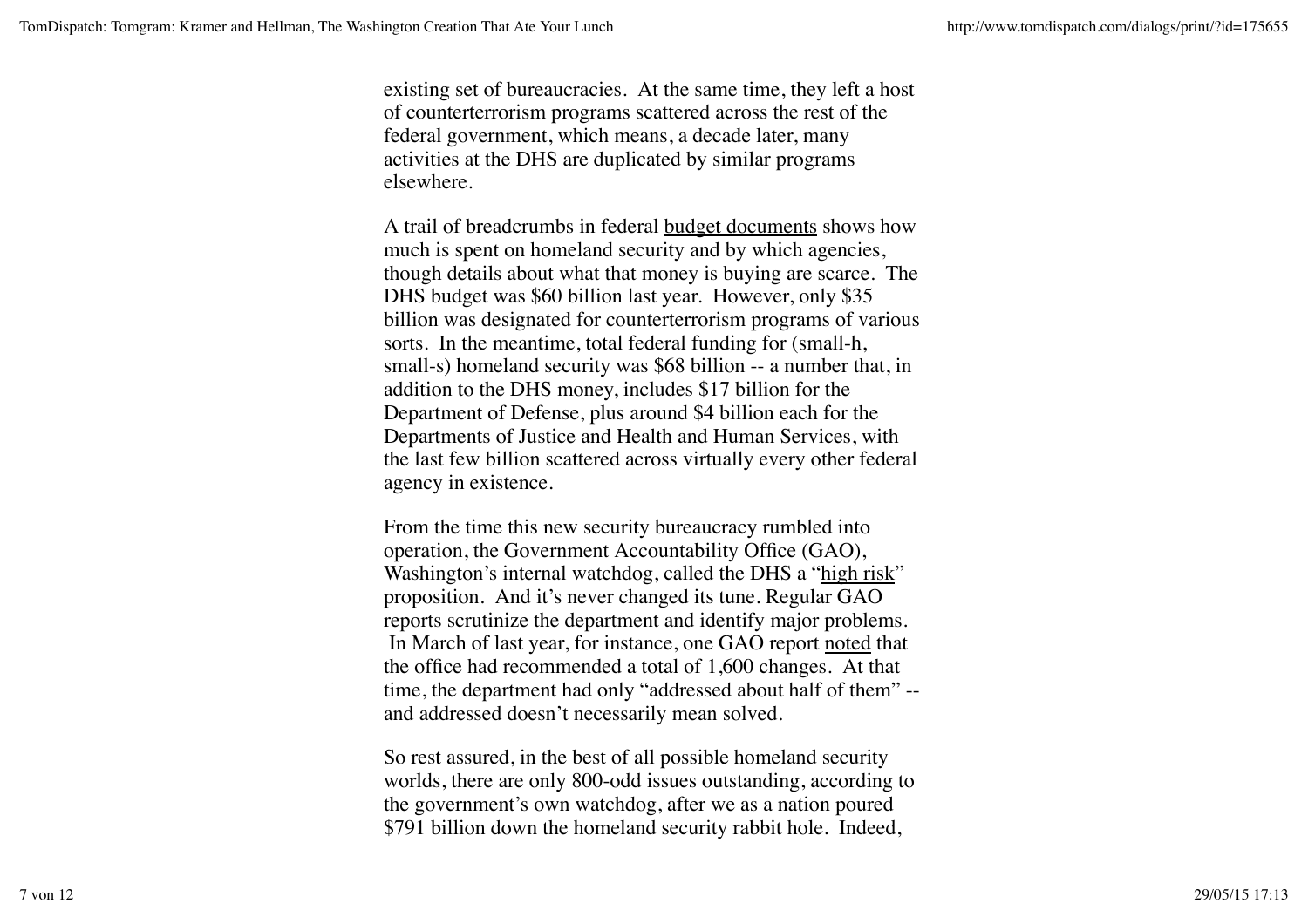there remain gaping problems in the very areas that the DHS is supposedly securing on our behalf:

**\*** Consider port security: you wouldn't have much trouble overnighting a weapon of mass destruction into the United States. Cargo terminals are the entry point for containers from all over the world, and a series of reports have found myriad vulnerabilities -- including gaps in screening for nuclear and radiological materials. After spending \$200 million on new screening technology, the DHS determined it wouldn't deliver sufficient improvements and cancelled the program (but not the cost to you, the taxpayer).

**\*** Then there are the problems of screening people crossing into this country. The lion's share of responsibility for border security lies with part of the DHS, the U.S. Customs and Border Protection (CBP), which had an \$11.7 billion budget in fiscal 2012. But in the land of utter duplication that is Washington's version of counterterrorism, there is also something called the Border Security Program at the State Department, with a separate pot of funding to the tune of \$2.2 billion last year. The jury's out on whether these programs are faintly doing their jobs, even as they themselves define them. As with so many other DHS programs, the one thing they are doing successfully is closing and locking down what was once considered an "open" society.

**\*** For around \$14 billion each year, the Department of Homeland Security handles disaster response and recovery through FEMA, something that's meant to encompass preparedness for man-made as well as natural disasters. But a 2012 investigation by the GAO <u>found</u> that FEMA employs an outdated method of assessing a disaster-struck region's ability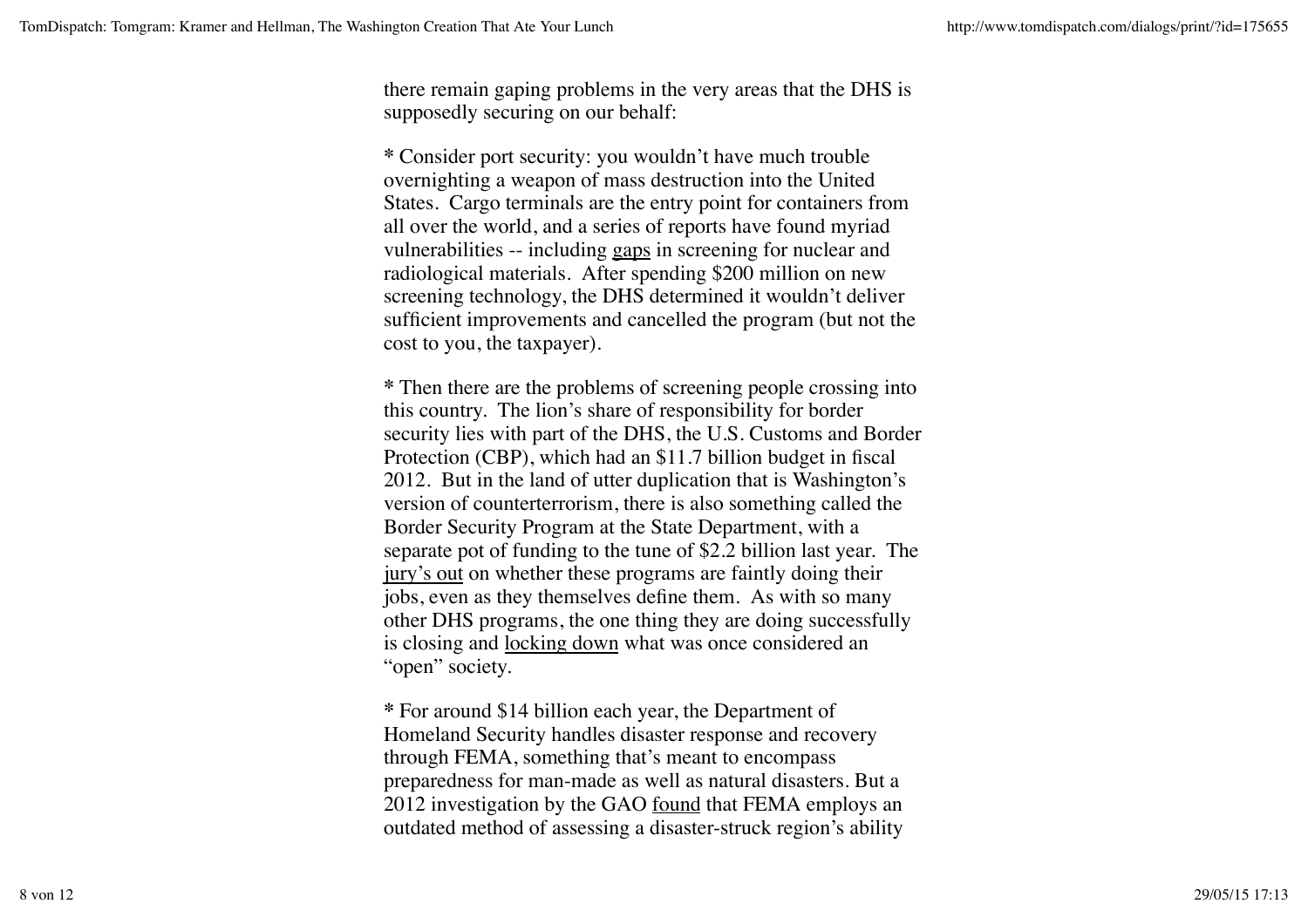to respond and recover without federal intervention -- helpfully, that report came out just a month before Hurricane Sandy.

**\*** Recently, it came to light that the DHS had spent \$431 million on a radio system for communication within the department - but only one of more than 400 employees questioned about the system claimed to have the slightest idea how to use it. It's never surprising to hear that officials at separate agencies have trouble coordinating, but this was an indication that, even *within* the DHS, employees struggle with the basics of communication.

**\*** In a survey that covered all federal departments, DHS employees reported rock-bottom levels of engagement with their work. Its own workers called the DHS the worst federal agency to work for.

Those are just a few of a multitude of glaring problems inside the now decade-old department. Because homeland security is not confined to one agency, however, rest assured that neither is its bungling:

**\*** There is, for instance, that \$17 billion in homeland security funding at the Department of Defense -- a mountain of cash for defending against terrorist attacks, protecting U.S. airspace, and providing security at military bases. But perhaps defense officials feel that \$17 billion is insufficient, since an October 2012 report by the GAO found the Pentagon had outdated and incomplete plans for responding to a domestic attack, including confusion about the chain of command should such an event take place. That should be no surprise, though: the Pentagon is so replete with oversight problems and obsolete, astronomically expensive programs that it makes the DHS look like a trim, well-oiled machine.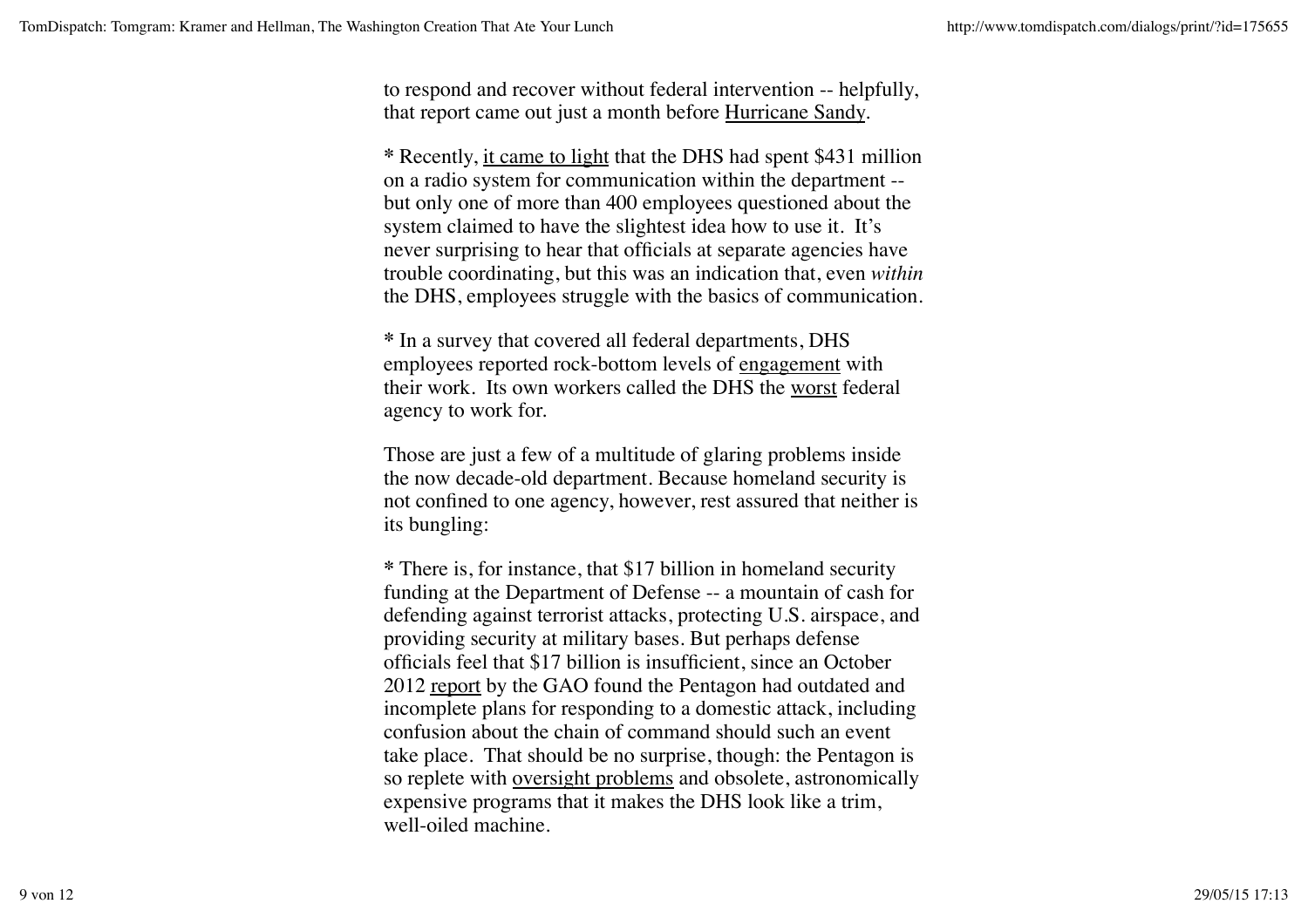**\*** Or consider the domestic counterterrorism unit at the Bureau of Alcohol, Tobacco, Firearms, and Explosives (ATF), which enjoyed \$461 million in homeland security funding last year and is housed not at the DHS or the Pentagon but at the Department of Justice. ATF made headlines for giving marked firearms to Mexican smugglers and losing track of them -- and then finding that the weapons were used in heinous crimes. More recently, in the wake of the Newtown massacre, ATF has drawn attention because it fails one of the most obvious tests of oversight and responsibility: it lacks a confirmed director at the helm of its operations. (According to *The Hill* newspaper, Sen. Charles Grassley (R-IA) is currently holding up President Obama's appointment to head the agency.)

Washington has poured staggering billions into securing the so-called homeland, but in so many of the areas meant to be secured there remain glaring holes the size of that gaping wound in the Titanic's side. And yet over the past decade - even with these problems -- terrorist attacks on the homeland have scarcely hurt a soul. That may offer a clue into just how misplaced the very notion of the Department of Homeland Security was in the first place. In the wake of 9/11, pouring tiny percentages of that DHS money into less flashy safety issues, from death by food to death by gun to death by car, to mention just three, might have made Americans genuinely safer at, by comparison, minimal cost.

Perhaps the strangest part of homeland security operations may be this: there is no agreed-upon definition for just what homeland security is. The funds Washington has poured into the concept will soon enough approach a trillion dollars and yet it's a concept with no clear boundaries that no one can agree on. Worse yet, few are asking the hard questions about what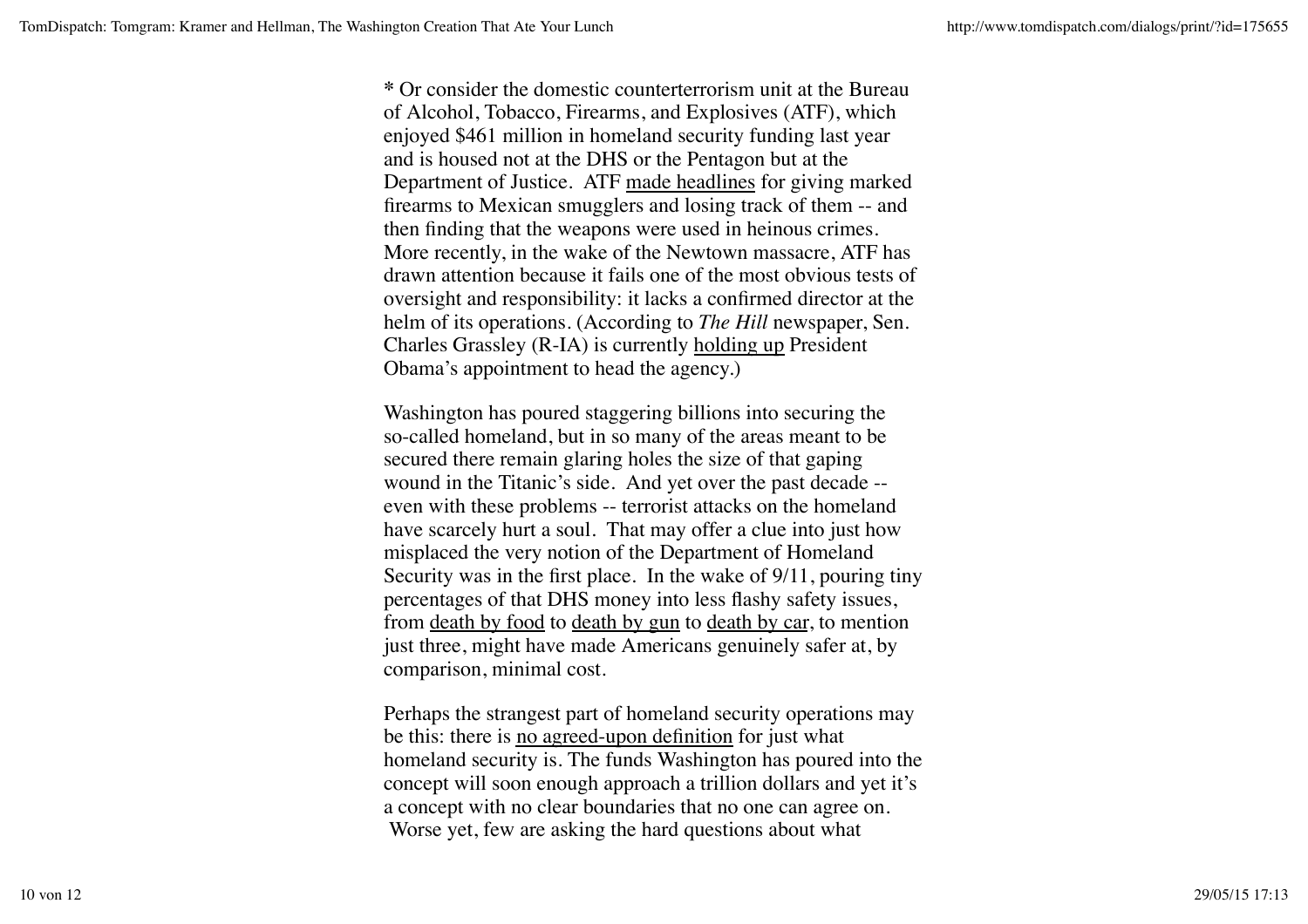security we actually need or how best to achieve it. Instead, Washington has built a sprawling bureaucracy riddled with problems and set it on autopilot.

And that brings us to today. Budget cuts are in the pipeline for most federal programs, but many lawmakers vocally oppose any reductions in security funding. What's painfully clear is this: the mere fact that a program is given the label of national or homeland security does not mean that its downsizing would compromise American safety. Overwhelming evidence of waste, duplication, and poor management suggests that Washington could spend far less on security, target it better, and be so much safer.

Meanwhile, the same report that warned in early 2001 of a terrorist attack on U.S. soil also recommended redoubling funding for education in science and technology.

In the current budget-cutting fever, the urge to protect boundless funding for national security programs by dismantling investment essential to this country's greatness -- including world-class education and infrastructure systems -- is bound to be powerful. So whenever you hear the phrase "homeland security," watch out: your long-term safety may be at risk.

*Mattea Kramer is research director at National Priorities Project, where Chris Hellman is senior research analyst. Both are TomDispatch regulars. They co-authored the book* A People's Guide to the Federal Budget*.*

Follow TomDispatch on Twitter and join us on Facebook. Check out the newest Dispatch book, Nick Turse's *The Changing Face of Empire: Special Ops, Drones, Proxy*